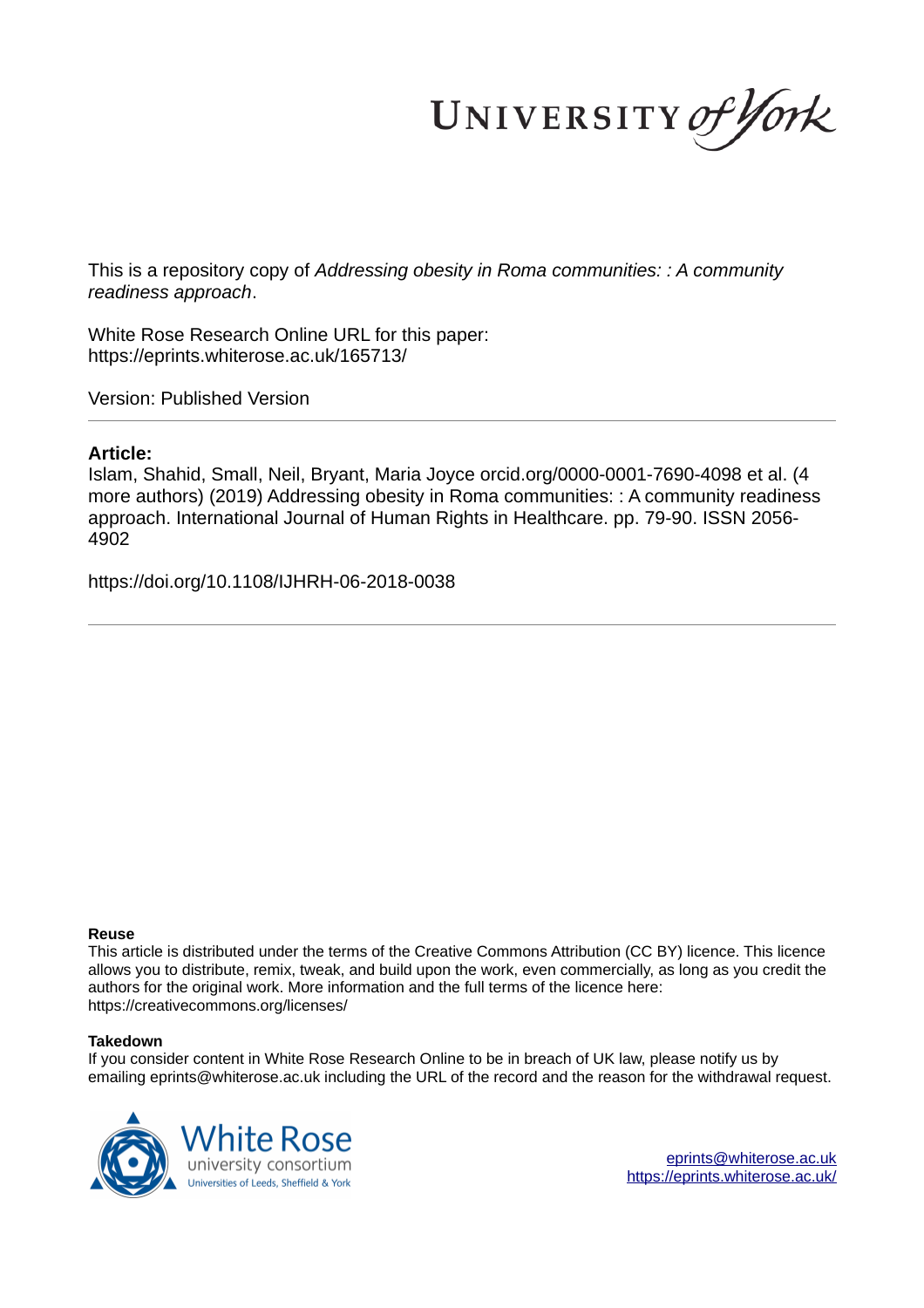# Addressing obesity in Roma communities: a community readiness approach

Shahid Islam, Neil Small, Maria Bryant, Tiffany Yang, Anna Cronin de Chavez, Fiona Saville and Josie Dickerson

#### Abstract

Purpose – *Participation in community programmes by the Roma community is low, whilst this community presents with high risk of poor health and low levels of wellbeing. To improve rates of participation in programmes, compatibility must be achieved between implementation efforts and levels of readiness in the community. The Community Readiness Model (CRM) is a widely used toolkit which provides an indication of how prepared and willing a community is to take action on specific issues. The purpose of this paper is to present findings from a CRM assessment for the Eastern European Roma community in Bradford, UK, on issues related to nutrition and obesity.*

Design/methodology/approach – *The authors interviewed key respondents identified as knowledgeable about the Roma community using the CRM. This approach applies a mixed methodology incorporating readiness scores and qualitative data. A mean community readiness score was calculated enabling researchers to place the community in one of nine possible stages of readiness. Interview transcripts were analysed using a qualitative framework analysis to generate the contextual information.*

Findings – *An overall score consistent with vague awareness was achieved, which indicates a low level of community readiness. This score suggests that there will be a low likelihood of participation in currently available nutrition and obesity programmes.*

Originality/value – *To our knowledge, this is the first study to apply the CRM in the Roma community for any issue. The authors present the findings for each of the six dimensions that make up the CRM together with salient qualitative findings.*

Keywords *Obesity, Nutrition, Roma, Community readiness model* Paper type *Research paper*

#### Introduction

UK Government guidance promotes the use of tailored approaches to improve health and wellbeing and to identify approaches "which work best for local people and for specific population groups facing the greatest challenges" (Department of Health, 2011, p. 6). Children from the Roma community are at a high risk of nutrition-related illness and obesity. Research has shown that Roma families living in the UK consume unhealthy meals, often to save time and money, and are unlikely to take part in any exercise activity (Richards *et al.*, 2014). A key finding noted by Richards *et al.* (2014) described cultural practices regarding food as a contributory factor for high levels of obesity. Loring and Robertson (2014) highlighted causal factors for high levels of obesity in Roma children to include budgeting problems and lack of cooking and storage facilities which impede healthy meal preparation. Issues concerning nutrition and obesity have been reported in Roma communities outside the UK. A study carried out in Czech Republic in 1997 found that nutritional intake of Roma children was insufficient when compared to non-Roma Czech children (Ringold *et al.*, 2005). An EU commissioned report documenting various aspects of life in countries with large Roma populations identified nearly one-third of Roma children in Slovakia as obese, and in Hungary, physical activities amongst the Roma population was found to be less than that of those in the lowest income quartile of the general population (European Commission, 2014).

The authors affiliations can be found at the end of this article.

Received 7 June 2018 Revised 30 July 2018 Accepted 20 August 2018

© Shahid Islam, Neil Small, Maria Bryant, Tiffany Yang, Anna Cronin de Chavez, Fiona Saville and Josie Dickerson. Published by Emerald Publishing Limited. This article is published under the Creative Commons Attribution (CC BY 4.0) licence. Anyone may reproduce, distribute, translate and create derivative works of this article (for both commercial & non-commercial purposes), subject to full attribution to the original publication and authors. The full terms of this licence may be seen at http://creativecommons.org/ licences/by/4.0/legalcode

The Research team are grateful to Better Start Bradford for supporting and funding this research.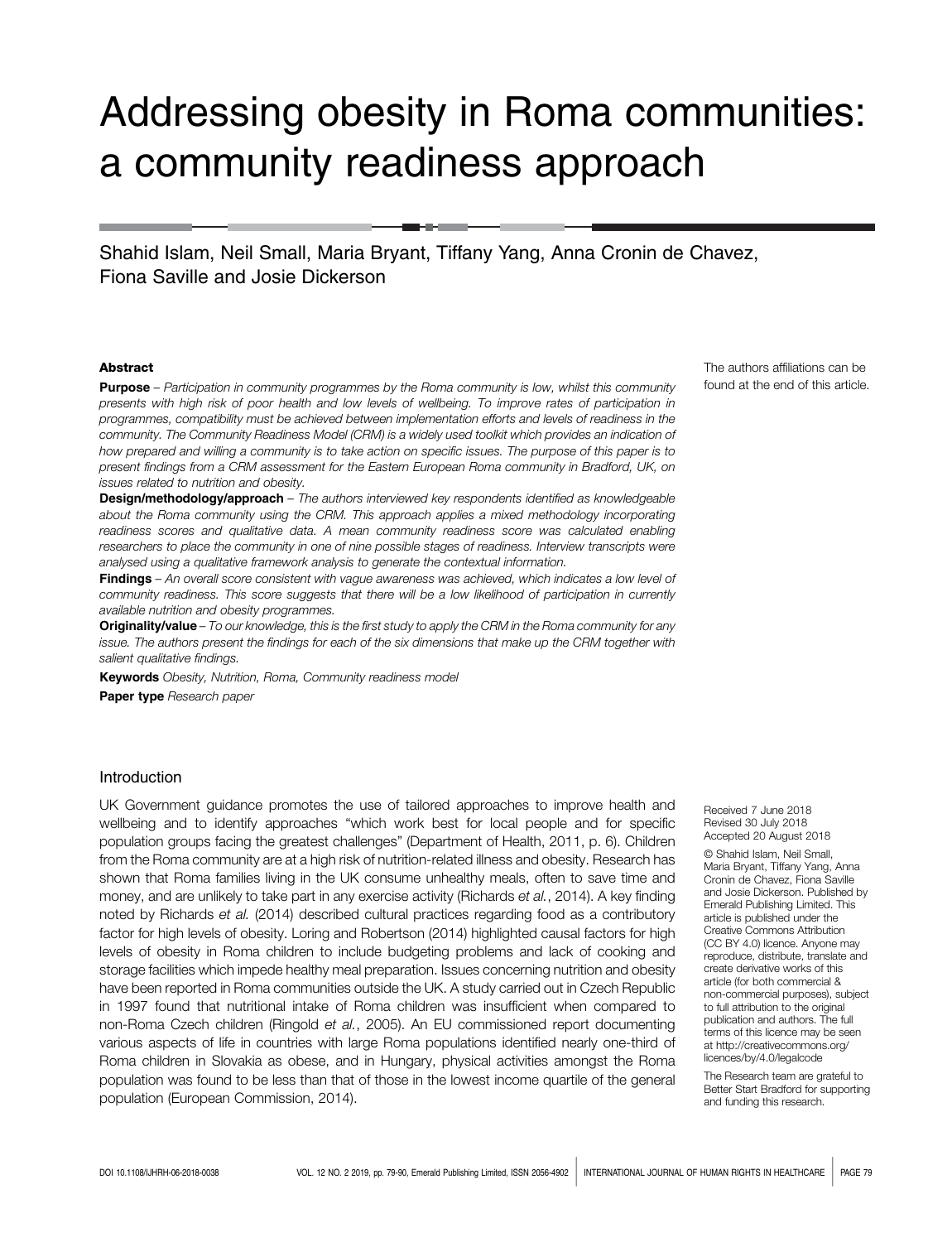Obesity in childhood is a predictor of adult obesity and both have adverse consequences, short and long term. Chief among the many risks associated with obesity are higher levels of morbidity and mortality, including diabetes, cardiovascular disease and cancer (WHO, 2003). The World Health Organisation (WHO) has described obesity as one of the most serious global health challenges for the twenty-first century and has identified prevention and early intervention approaches as being the most effective way to address this challenge (WHO, 2004). While there are some data showing that overall rates of childhood obesity are levelling in the UK (Baker, 2018), levels remain high and there are inequalities in risk with greater prevalence in childhood for those living in deprived neighbourhoods and in ethnic minority groups (Goisis *et al.*, 2016; WHO, 2016). The prevalence of obesity-related issues affecting Roma populations in Europe has been well documented in the aforementioned 2014 European Commission report. Several UK-based studies are mentioned in the report, for example, one study in Sheffield found "Slovak Roma […] to have high rates of type two diabetes mellitus, cardiovascular disease, premature myocardial infarction, obesity and asthma" (p. 68). When collectively discussing a number of UK-based research projects the same European Commission report states – "these studies have also concluded there is an overall poor awareness of how to maintain a healthy lifestyle amongst Slovak Roma residing in the UK" (European Commission, 2014, p. 55).

Efforts to follow guidance to tailor programmes specifically to engage with Roma communities to prevent obesity are likely to face problems of recruitment and data collection. The Roma can be reluctant to record their ethnicity on official forms because of fears about how data may be used. This reluctance presents researchers and service providers with data validity issues (Ringold *et al.*, 2005; Cools *et al.*, 2017). Mistrust of authorities appears endemic originating in community perceptions of injustices, both historic and recent, perpetrated against the Romani people. These injustices include a history of being enslaved, persecuted, victimised and socially excluded for centuries. Even today, the Roma are reported as experiencing extremely high levels of discrimination in many Central and Eastern European countries (Cools *et al.*, 2017; Gehring, 2013; Matras, 2000). It appears that neither the size of population nor the length of time in Europe has altered this political and ontological position. Roma constitute one of the largest ethnic minorities in Europe with an estimated population of 10–12m people. Roma first arrived in Europe from India approximately 700 years ago and have maintained their distinct identity through culture, traditions and language, and have resisted assimilation into the dominant culture wherever they have lived (FRA, 2012; World Bank, 2005). There is much scholarly debate around the starting point for when exactly the Roma first moved to Europe. There is a degree of certainty and consensus, however, that expulsion and persecution at different times in recent centuries has played a major part in why the Roma have migrated (Matras, 2000; Taylor, 2014). The historical picture, however, is incomplete. For example, the genocide of the Roma at the hands of Nazi Germany and some of its allies, known in Romani as the *Porrajmos,* has not been thoroughly researched and has not attracted a great deal of media or public discussion (Stauber and Vago, 2007).

Health inequalities, much like histories, are shaped by a range of events and experiences, and various published reviews and guidelines demonstrate that inequalities in health are rarely confined to a single domain but instead have a tendency to appear in clusters (Marmot, 2012; Wilkinson and Marmot, 2003). For example, children who are born into difficult circumstances due to social deprivation are more likely to experience problems with nutrition and obesity, achieve fewer qualifications, experience disadvantages in the labour market and be more likely to access mental health services and/or the criminal justice system (Goisis *et al.*, 2016; Pearson, 2016; Pilgrim and Rogers, 1999). Because these things are intricately connected, addressing any one of them is likely to impact positively on the others, thus improving the life course (Pearson, 2016).

Considering the historical, structural and attitudinal challenges described above, we identified the Community Readiness Model (CRM) as the tool of choice to explore levels of readiness to address nutrition and obesity issues. The CRM is predicated on the argument that, for policy makers, simply knowing that there is a problem does not guarantee that a proposed solution will be embraced by the target community (Edwards *et al.*, 2000). Macintyre (2003) sheds light on the unpredictability that bedevils policy makers and funders when planning new initiatives:

Unfortunately, knowing the prevalence and causes of a health problem does not always tell us the most effective way to reduce it. For example, knowing the links between smoking and lung cancer,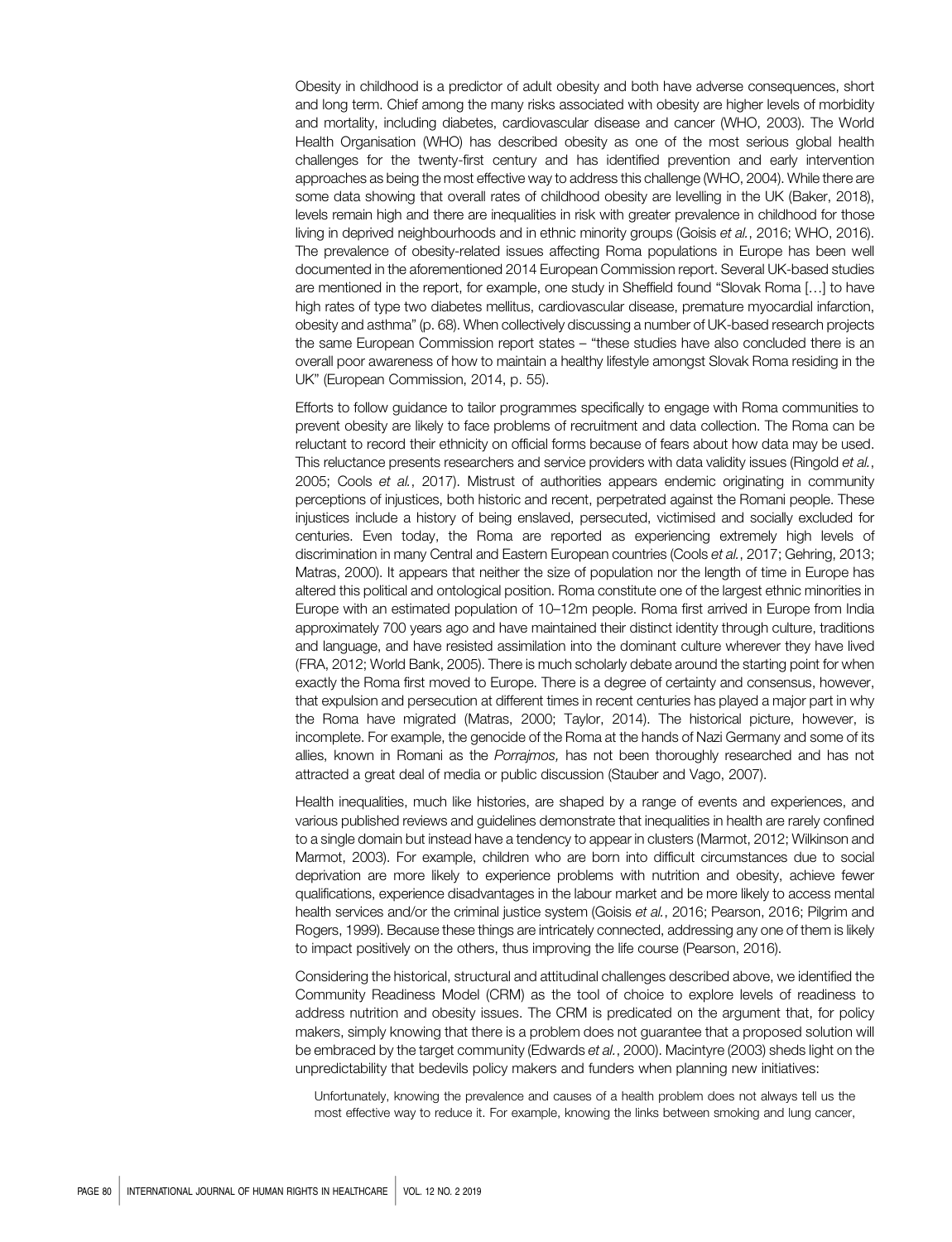child labour and poor health, or HIV and AIDS may help provide goals such as reducing smoking, child labour, or risky sex, but does not necessarily tell us how to achieve these goals. As is apparent from several fields, the plausibility of proposed interventions is no guarantee of their actual efficacy. Thus anyone wanting to reduce inequalities in health is faced with a lack of information about what actions would be most successful. (p. 5)

The purpose of this paper is to identify the level of readiness in the Roma community to address issues related to nutrition and obesity, and to examine the specific dimensions from within the CRM in some depth. We start with the premise that alignment between implementation efforts for new programmes and the level of readiness within a community is crucial, and programmes which fail to create a symbiosis between community readiness and implementation efforts risk failure (Edwards *et al.*, 2000).

# Methodology

The CRM seeks to provide some approximation on the plausibility of acceptance and uptake of an issue based initiative by a community and thus reduces the uncertainty Macintyre (2003) mentions above. The model was originally developed in the USA for assessing a community's readiness to address alcohol and drug abuse and has, subsequently, been applied to cover a diverse range of issues including domestic violence in Korea (Han, 2003), childhood obesity in the UK (Kesten *et al.*, 2015) and HIV/AIDs in Bangladesh (Aboud *et al.*, 2010). The CRM can be tailored to a particular issue and relies on interviewing between four and six local experts as key respondents, defined as people who understand the community in an intimate way.

# The CRM tool

The CRM is a mixed method approach which incorporates a qualitative component (Kesten *et al.*, 2015; Sliwa *et al.*, 2011) and a numerical score. In order to score a community's stage of readiness, information is collected through the heuristic device of a community readiness tool (CRT). The CRT is comprised of 36 questions spread across six dimensions of readiness, these are: community efforts, community knowledge of the efforts, leadership, community climate, community knowledge of the issue and resources for prevention.

The model identifies nine stages of readiness that range from "no awareness" of the issue to "high level of community ownership" (see Table I). Once a community's stage of readiness is identified, plans can be formulated to raise levels of community readiness through engagement and communication exercises appropriate at each level and barriers that may impede community participation can be addressed.

# **Setting**

The geographic area chosen for this study includes three electoral wards within the city of Bradford in the north of England. It is an area in which the Better Start Bradford programme operates. This programme is funded through a Big Lottery grant. Amongst its aims is to facilitate improvements in nutrition and reductions in obesity for pregnant women and for their children under the age of four. The three wards are considered among some of the most deprived in England and they have a settled and growing Roma population (Dickerson *et al.*, 2016; Ingold, 2014).

# **Ethics**

Ethical approval for this study was granted by the University of Bradford Ethics Committee on 22 December 2016 (EC2435).

# **Participants**

Potential respondents were identified through discussions with staff members from the Better Start Bradford team. The list of key respondents identified was further refined with the advice of the Better Start Community Research Advisory Group which is comprised of members of the public who are trained in considering research issues from the vantage-point of communities.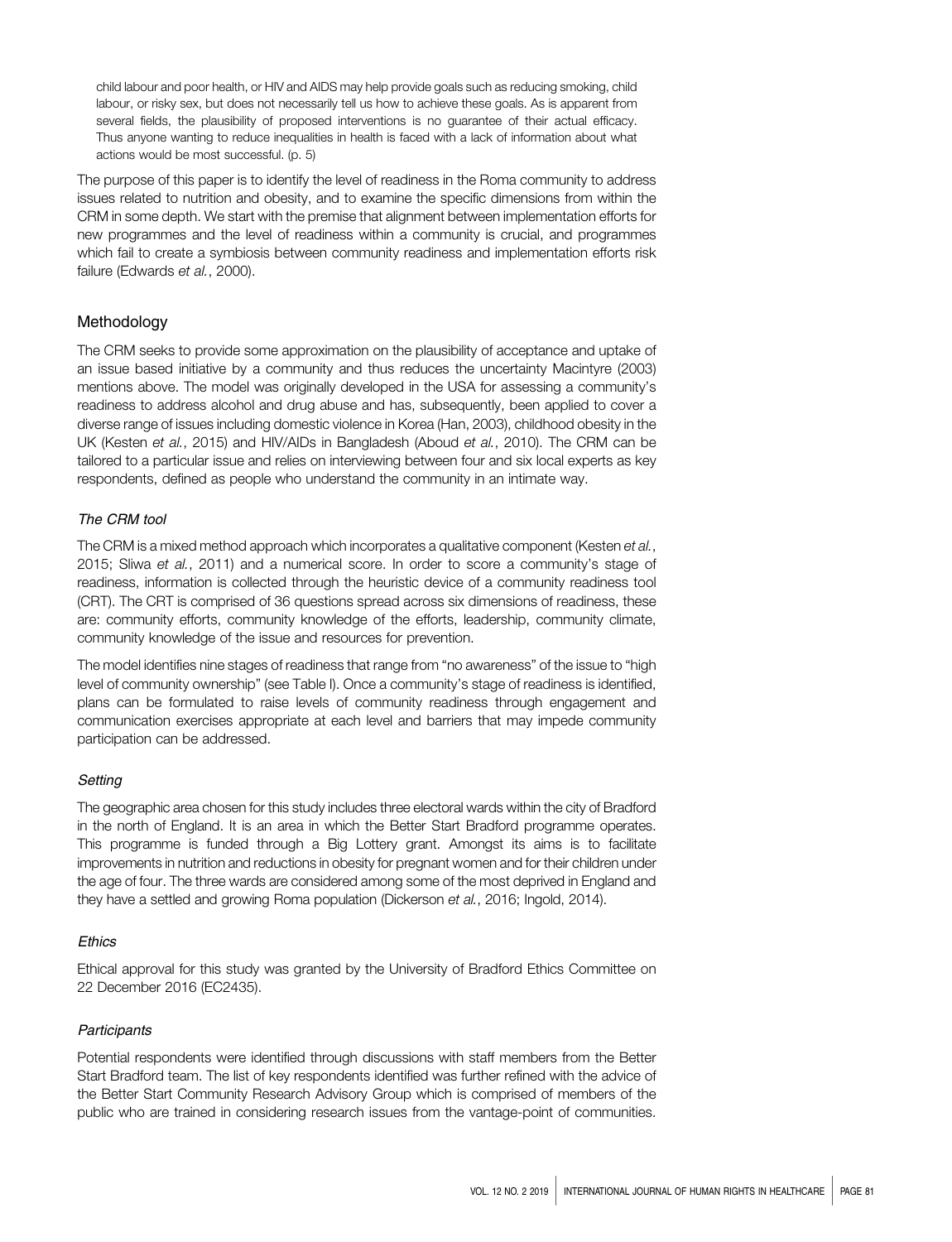| <b>Table I</b> Nine point readiness scale for Community Readiness Model |                                                                                                                                                                           |  |  |  |  |  |
|-------------------------------------------------------------------------|---------------------------------------------------------------------------------------------------------------------------------------------------------------------------|--|--|--|--|--|
| Stage                                                                   | Description                                                                                                                                                               |  |  |  |  |  |
| 1. No Awareness                                                         | Issue is not generally recognised by the community or leaders as a problem<br>(or it may truly not be an issue)                                                           |  |  |  |  |  |
| 2. Denial/resistance                                                    | At least some community members recognise that it is a concern, but there<br>is little recognition that it might be occurring locally                                     |  |  |  |  |  |
| 3. Vague awareness                                                      | Most feel that there is a local concern, but there is no immediate motivation<br>to do anything about it                                                                  |  |  |  |  |  |
| 4. Pre-planning                                                         | There is clear recognition that something must be done, and there may even<br>be a group addressing it. However, efforts are not focussed or detailed                     |  |  |  |  |  |
| 5. Preparation                                                          | Active leaders begin planning in earnest. Community offers modest support<br>of efforts                                                                                   |  |  |  |  |  |
| 6. Initiation                                                           | Enough information is available to justify efforts. Activities are underway                                                                                               |  |  |  |  |  |
| 7. Stabilisation                                                        | Activities are supported by administrators or community decision makers.<br>Staff are trained and experienced                                                             |  |  |  |  |  |
| 8. Confirmation/expansion                                               | Efforts are in place. Community members feel comfortable using services, and<br>they support expansions. Local data are regularly obtained                                |  |  |  |  |  |
| 9. High level of community<br>ownership                                 | Detailed and sophisticated knowledge exists about prevalence, causes and<br>consequences. Effective evaluation guides new directions. Model is applied to<br>other issues |  |  |  |  |  |
| Source: Plested et al. (2006, p. 9)                                     |                                                                                                                                                                           |  |  |  |  |  |

Key considerations of this group include appropriateness and acceptability of research methods and ways to improve recruitment. Subsequently, through purposive sampling, we identified and interviewed six key respondents who were considered to have extensive experience of working with the Roma community and therefore could confidently answer questions relating to community readiness. We were able to identify key respondents who matched this criterion through recruiting two community centre managers representing different organisations (Tamara and Grainne), a community mentor (Sam) and a volunteer who provides a liaison function between statutory services and the Roma community (Freddie). Some of the key respondents were migrants from Central and Eastern European countries employed by statutory organisations in the city to work with the newly settled communities (Agata and Lucyna). All of the last four were able to converse in languages familiar to the Roma. All names used in this paper are pseudonyms.

# Recruitment and consent

Key respondents were contacted via telephone or e-mail, and if they were interested and willing to participate, then a date and venue was arranged. All participants were taken through an informed consent process before the interview.

#### Topic guide

Interviews proceeded by using the topic guide found in the Handbook of CRM (Plested *et al.*, 2006). This included 36 questions which related to the six dimensions of the tool. By way of an example, the questions include the following:

- What type of information is available in your community regarding this issue?
- What does the community know about these efforts or activities?
- How are these leaders involved in efforts regarding this issue? Please explain.

#### Analysis

Interviews were conducted by the first author in locations which were most convenient for respondents and took place during a three-month period from March to May 2017.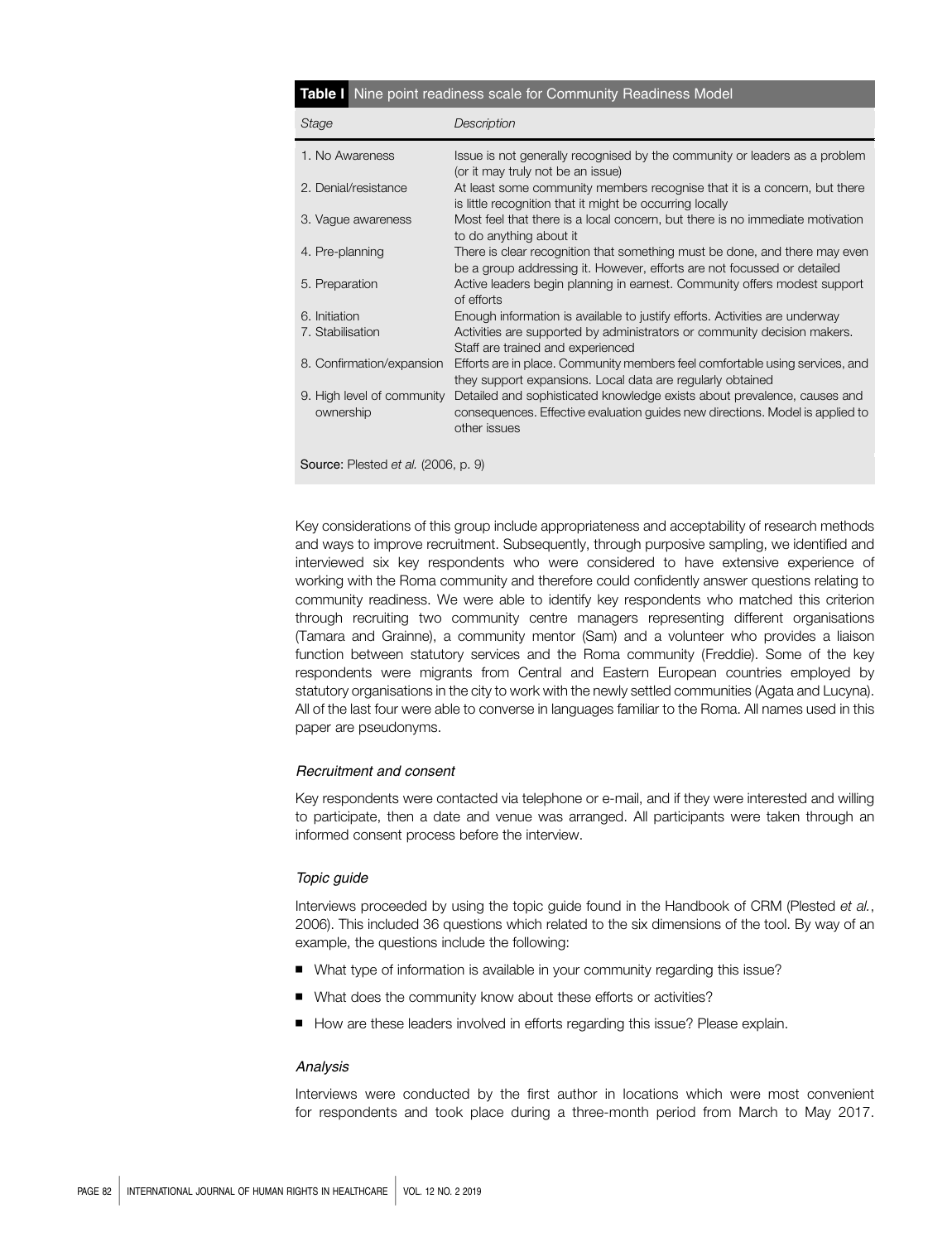Interviews lasted between 38 and 64 min and were audio-recorded and transcribed verbatim. Respondent's transcripts were given a pseudonym to ensure confidentiality and their job roles removed to reduce the risk of identification. Interview transcripts were independently scored by two authors (TY and FS) using the anchored rating scales of the CRT to assign scores ranging from one through to nine for each of the six dimensions. Following the guidance offered by Plested *et al.* (2006), both scorers independently rated each of the six interviews and then agreed a consensus score for each interview after discussing and resolving differences in scores they had independently reached. The consensus scores were then summed across each dimension and divided by the number of interviews to generate a mean stage score for each of the six dimensions. This score indicates the stage of readiness for that dimension. The dimension scores and the overall mean community score are rounded down, as per the guidance (Plested *et al.*, 2006).

Following the critical discussion and guidance offered by Kesten *et al.* (2015) on the CRM, we analysed the qualitative data through NVIVO 11 software, using framework analysis (Ritchie and Spencer, 1994; Srivastava and Thomson, 2009). Since the purpose of this study was to produce a useful categorisation scheme for community readiness using questions organised around the six dimensions, we then arranged these *a priori* dimensions into analytical themes. These were indexed systematically, a process which entailed comparison within and between the themes. At this stage, it became necessary to chart and rearrange segments of the data to ensure contents were placed under the heading of the theme that most appropriately suited them. For example, when issues discussed under the theme of knowledge about efforts seamlessly evolved into discussions about knowledge about issues, then these were appropriately relocated. These proceedings were validated through discussion with members of the team familiar with the transcripts (TY and FS). Data interpretations were also discussed within the wider research team who were able to provide supervision and guidance about the emergent findings.

# **Results**

In presenting the findings, we start with the overall community readiness score along with the individual scores for the six dimensions. We then draw upon the qualitative analysis to provide context and saliency to the numerical scores.

# CRM score

The mean overall CRM score for the Roma community was  $3(SD = 1.02)$ , corresponding with the vague awareness stage of readiness. Such a stage of community readiness is described by the authors of the CRM as being when:

There is a general feeling among some in the community that there is a local problem and that something ought to be done about it, but there is no immediate motivation to do anything. There may be stories and anecdotes about the problem, but ideas about why the problem occurs and who has the problem tend to be stereotyped and/or vague. No identifiable leadership exists or leadership lacks energy or motivation for dealing with this problem. Community climate does not serve to motivate leaders. (Edwards *et al.*, 2000, p. 297)

Table II provides the data in full, showing the overall dimension score alongside individual interview scores for each dimension. This table is then followed by a commentary relating to the qualitative findings which provide context for the numerical scores.

#### Qualitative findings

*Community efforts*. Most respondents acknowledged that a variety of services, both targeted and universal, had been made available to tackle obesity and nutrition issues. Comments were broadly congruent with a score showing efforts were either planned or initiated (mean  $= 5$ ,  $SD = 1.79$ ). One respondent described a proactive approach taken by school staff who offered firm advice about which foods were considered unsuitable for lunch breaks and encouraged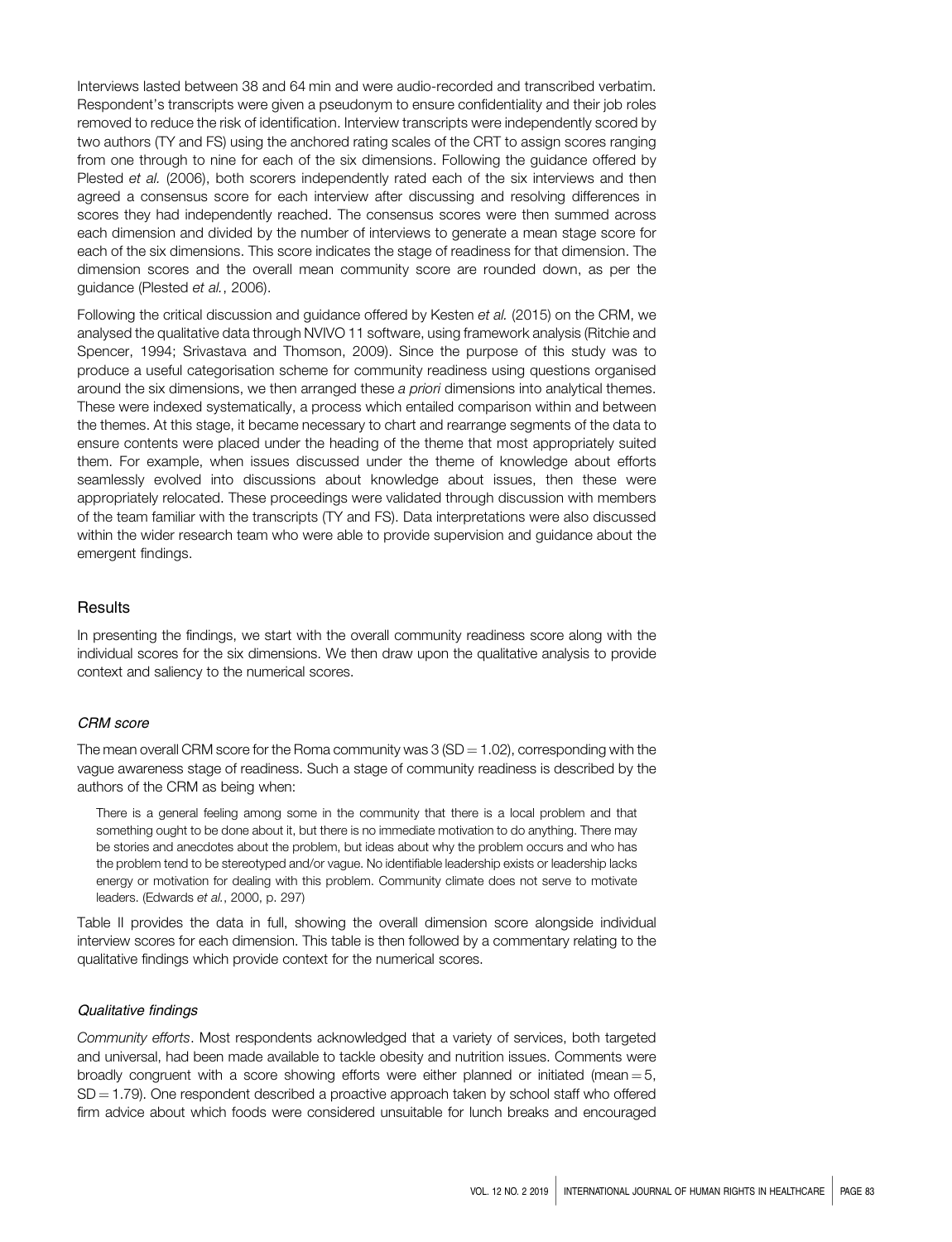#### Table II Individual interview scores and mean scores for the six dimensions

|                                      | <i><b>Interviews</b></i> |   |           |                               |   |        |                       |  |
|--------------------------------------|--------------------------|---|-----------|-------------------------------|---|--------|-----------------------|--|
| Dimension                            |                          | 2 | $\cdot$ 3 | $\overline{4}$                | 5 | 6      | Mean (SD) stage score |  |
| Community efforts                    |                          |   |           | 3.50 3.00 7.00 7.00 6.50 6.00 |   |        | 5(1.79)               |  |
| Community knowledge of the efforts   |                          |   |           | 3.75 4.00 3.50 5.00 4.50 3.75 |   |        | 4(0.56)               |  |
| Leadership                           |                          |   |           | 3.50 3.75 5.50 0.50 3.00 6.00 |   |        | 3(1.96)               |  |
| Community climate                    | 3.00                     |   |           | 4.50 1.25 3.00 1.75 1.00      |   |        | 2(1.33)               |  |
| Community knowledge about the issues | 3.00                     |   |           | 4.00 3.25 4.25 3.50           |   | - 1.50 | 3(0.97)               |  |
| Resources related to the issue       |                          |   |           | 3.00 3.75 6.00 3.00 2.75 3.00 |   |        | 3(1.23)               |  |
| Overall CRM Score                    |                          |   |           |                               |   |        | 3(1.02)               |  |

parents to provide healthier snacks. As a result of these efforts, Freddie described how he has seen progress in the Roma community:

You know, 7 or 8 years ago when I started it was a problem, you know, because the Roma children used to bring all sorts to school […] this is how it works, first we had trouble, kids were bringing all sorts of sugary things and other things to school for their packed lunch but now it's much better, improved 80% or 90% improved. (Freddie)

In line with the evidence, which suggests multiple approaches work better than a single one to tackle the complex issue of obesity (Huang *et al.*, 2009), Tamara described the approach her community centre had taken to augment the above:

We've gone into school and strengthened what the school was doing by doing it in their mother tongue and by taking in foods that the Roma community know and that the young people knew, and did it around not just health, we did it around beauty, about looking good. So when we did a message around how this will help improve the way that you look, that was a real plus.

Whilst school settings provide a platform for cascading messages about diet and nutrition to families, they do not always offer engagement with parents who have very young children (i.e. under four years) and so an overreliance on schools may lead to missed opportunities. In recognition of this possibility, respondents described efforts outside of the school setting which included engaging families through Children centres and community centres. One example, from Grainne, highlights the degree of cultural competence and contrivance needed to make a programme work:

About three years ago we tried to do "cook and eat" in the formal way that Public Health do them, so we tried to bring (Roma) families into the centre where there was cooking facilities and it was a nightmare. Because as soon as you brought them into here, you'd get mum, dad, and grandmas and granddads and all the extended family would come and all the children and it was just bedlam. So we went back to Public Health and said, you know "we've tried it, we've really tried to deliver the cook and eat in the way that you designed them, it's not working, please can we redesign them?" And that's when we went into the families' homes and that just works so much better because it's contained.

*Community knowledge of efforts*. Community knowledge about past and existing efforts to improve nutrition and obesity, received a score of 4 ( $SD = 0.56$ ) consistent with the pre-planning stage. Respondents offered insight about the "postcode lottery" affect which meant accessible services for people of Romani heritage were available in some areas but not others, and living in a neighbourhood where services were designed to be inclusive of the Roma community (i.e. through employing people with relevant language skills, welcoming of the Roma and outreach workers who understand the culture) correlated with higher levels of awareness. Conversely residing in an area where no such services were available resulted in lower levels of awareness and consequently reduced levels of engagement. Grainne explained that the services targeted at the Roma community through the centre she was based in were almost exclusively attended by local Romani residents and rarely attended by Roma who lived in other areas. This connection between local proximity, levels of awareness and levels of participation suggests these three variables work in concert and have a positive bearing for this dimension. But these aspects were themselves bounded by capacity and reach issues. Even if existing locally based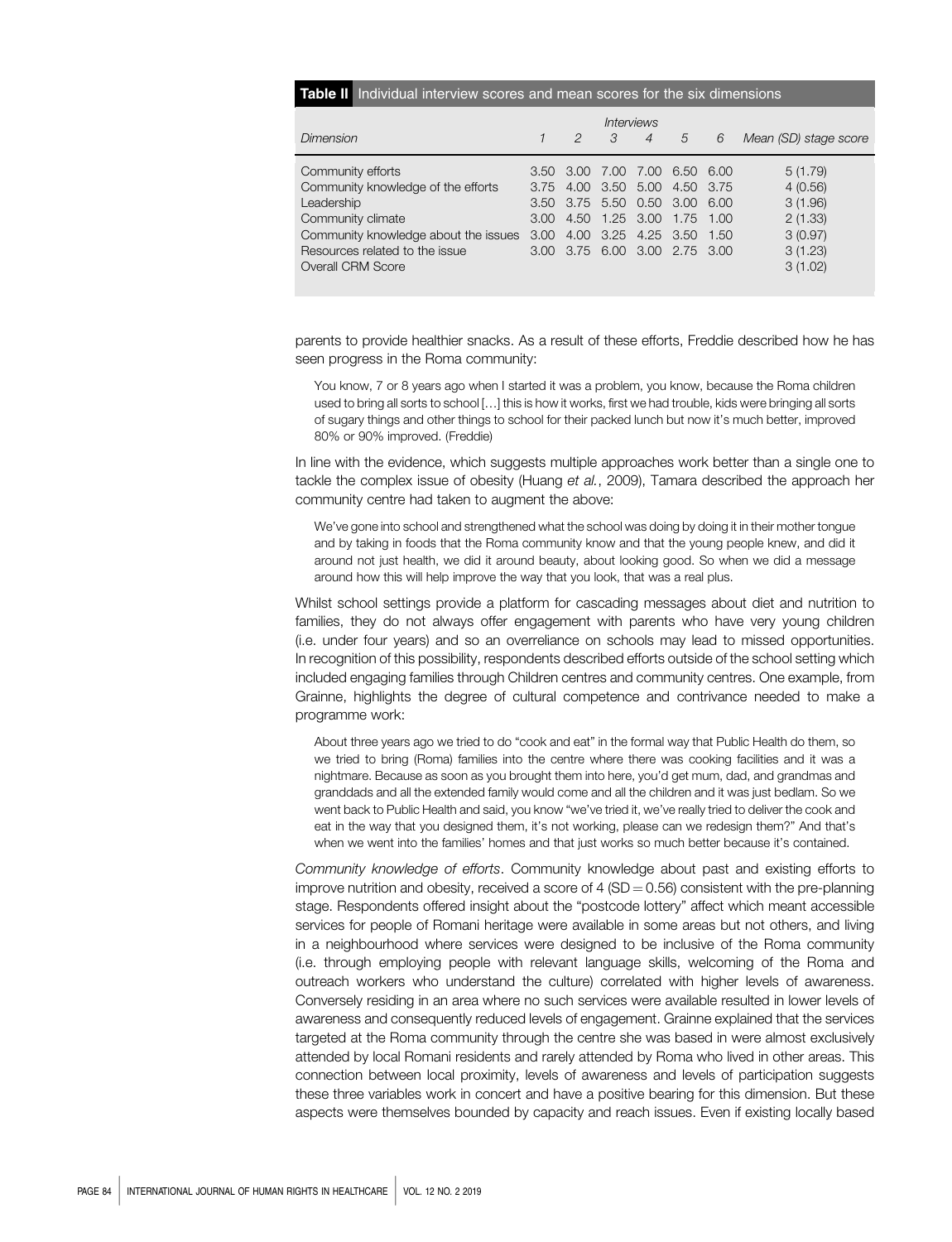community services were able to work at their maximum ability, their ability to improving knowledge about resources available in the community could only achieve a modest impact due to the resources available to engage families. One respondent summed up the problem in the following way:

As much as we can talk to 200 families in a year that we work with – There's about 20,000 out there, you know, tip of the iceberg stuff, you know. (Tamara)

*Leadership*. The leadership discussion generated a higher rate of variability in scores than any other dimension (mean  $=$  3, SD  $=$  1.96). A key problem witnessed in nearly all of the interviews was the difficulty experienced in identifying leaders. Consider the following responses to the question we asked: "who are the leaders specific to the issue in your community?":

I have no knowledge here in Bradford, or in this local area, that there is any leader. (Agata)

I would have thought their GP really, their local GP, they'll signpost them to different eating clinics or dieticians. (Lucyna)

At the moment I don't think there's a leader, you know, no leaders. (Freddie)

I don't know. (Sam)

These responses resulted in a dialogue on what might constitute a leader. When factors such as advocacy, championing and influencing were identified as aspects of leadership this enabled most respondents to identify either an organisation or a role model they could associate with a leadership role. Guidance by Plested *et al.* (2006), in the handbook on CRM, suggests keeping possibilities open as they describe leadership to include: "appointed leaders and influential community members" (p. 33). Despite this latitude in definition, leadership presented an inconsistency between how it is posited in the CRM and how Roma societies are characteristically organised. We found that, despite high levels of social solidarity amongst the members of the community, this "togetherness" was not formed around any recognisable local leadership. A similar finding was revealed in the "community needs assessment" carried by the local authority which reported that leadership was a missing link in their efforts to connect health initiatives with the Roma community (Ingold, 2014). Whilst most scores were low for this dimension, there were two respondents who took a different view and reflected positively about the work of two organisations who had embraced the responsibility to improve health for the Roma community, and in doing so, came to be seen as leaders.

*Community climate*. This dimension scored 2 (mean  $=$  2, SD  $=$  1.33), corresponding to the denial/resistance stage. Discussions about community climate identified a number of impediments to taking part in programmes. Chief among these were issues related to the life course of the Roma community, whereby discriminatory encounters and a resulting sense of social exclusion have left an indelible impact on attitudes towards seeking help and accessing services. Thus, instead of engaging with services, the default position has leaned towards avoidance and self-sufficiency. The comment below typified the conversations we heard:

They're survivors. They've had to survive all the way down through their history. Somehow they will find a way of making ends meet because that's all they know. They don't know being helped and that's why I think sometimes people take them the wrong way. (Sam)

This position, which combines recalcitrance with resilience, stems from the mistrust of authorities in their country of origin and other EU countries and was not seen as new or surprising given the discrimination the Romani people have endured (Cviklova, 2015; Matras, 2000). The tendency to keep to their inner-circle was therefore seen as logical, as Agata describes:

It is lack of trust, to any kind of services. I think it's because they were isolated in their own countries as well, even if they send their own children in Slovakia and Czech to the mainstream school, those children were subject of discrimination because of their skin colour, so it's something from the generation-to-generation I think in the minds, so they prefer to keep on the side, rather than being the part of the community, and general community I think.

A unifying reference point, mentioned by all respondents, was the impact of poverty on Roma families and how this meant immediate and basic needs would often crowd out considerations of a healthy lifestyle. This is not peculiar to the Romani people; poverty and poor diets are often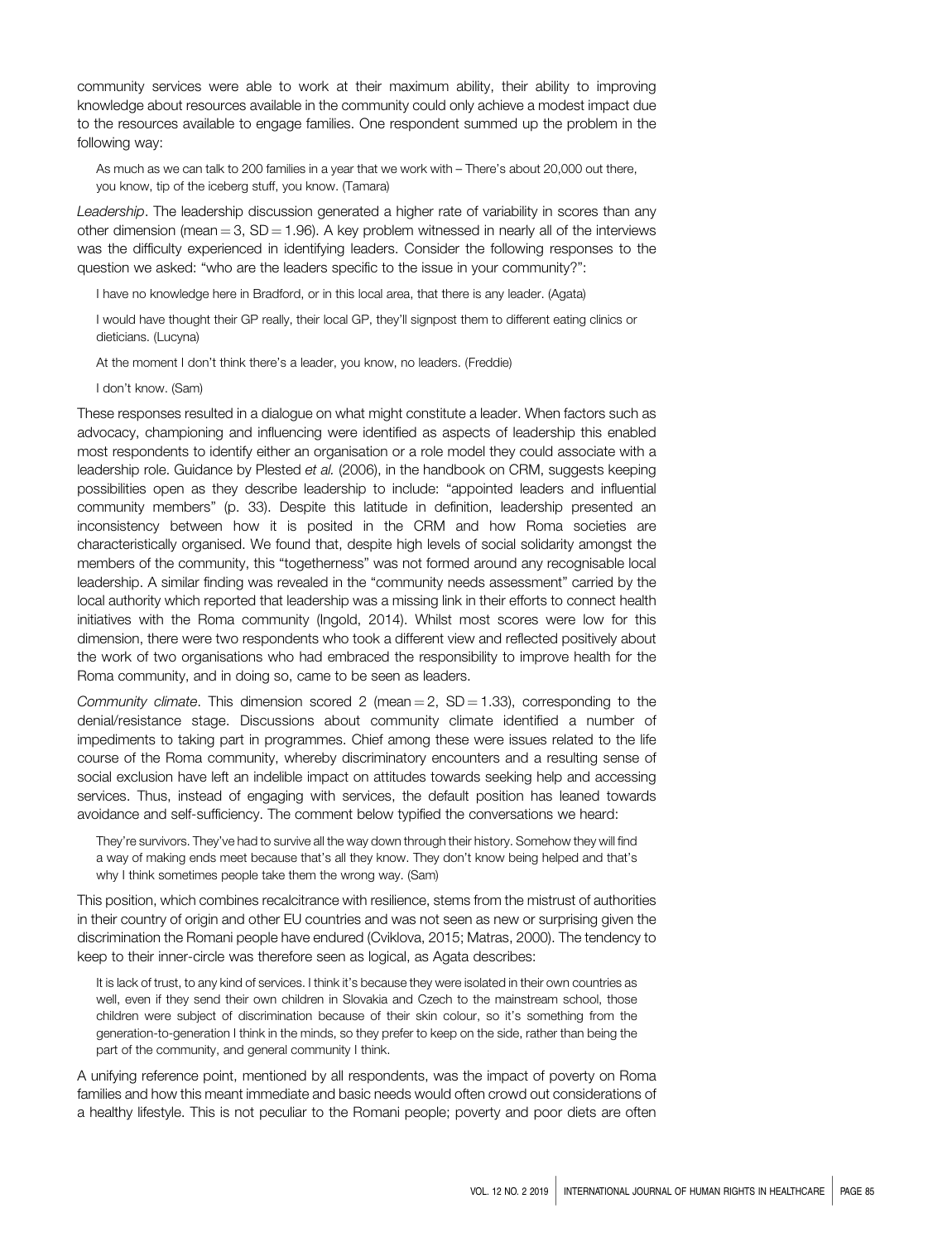found in the same community (Baker, 2018; Goisis *et al.*, 2016; Loring and Robertson, 2014). Such a community climate was not conducive to a positive uptake of programmes. A compounding factor in this milieu was the rise in cheap fast-food outlets selling calorie-dense products at very low prices. This may have alleviated the problem of food affordability which is crucial for people on low incomes but, as a consequence, was likely to increase the risk of families having poor-quality diets. Whilst respondents were cognisant of the potential long-term health effects of high fat take-away meals, they were equally able to empathise with the dilemma facing families on low incomes, as the following comment shows:

Let's say you have a family with five kids and the kids are hungry, okay, they go, mum I want this, mum I'm hungry. So you give them £5 and they think, oh I'll get chicken and chips for £5, you know what I mean. For that you can get chicken and chips for £5 and when you're doing bad, you know, when you live in an area like (name) and you're struggling, you have no job, you're just living from your benefits, you can eat for a fiver, you know. (Freddie)

*Community knowledge about issues*. This dimension scored as low as the community climate dimension, indicating denial/resistance (mean  $= 2$ , SD  $= 0.97$ ). As discussed above, the limited food choices resulting from material poverty, coupled with limited knowledge about the issue, are likely to act in concert to create a culture whereby nutritional and obesity considerations are not at the forefront of people's lives. Whilst campaigns promoting health messages are common-place in the UK, they are not considered to have penetrated into Roma communities. Some respondents drew a link between the community's extant knowledge about this issue and the countries they had migrated from, as illustrated in the point made as follows:

In this country (UK) it's always been advertised, as sugar is not good for you but in Slovakia it hasn't been advertised that much and especially from the Roma community and a lot of us used to live in segregated villages, outside of cities, outside of the world, they never heard of things like, "oh chocolate is bad for you", they only realise after a few years when the teeth are really bad and they have diabetes or whatever from that, you know. (Freddie)

A likelihood of attendance to voluntary programmes requires people having some prior knowledge about the issue and the potential benefits that may be accrued through attendance, such as the opportunity to gain new knowledge and skills. An important consideration here is the limited English language skills amongst the first generation of Romani people and the potential barriers this may give rise to. Respondents described this as a two-fold problem: first, the limited engagement efforts by professionals using the right languages to recruit people from Roma community into programmes; and, second, the delivery of programmes in the relevant languages to make the content meaningful. Both of these were seen as blockages to participation.

Cultural competence of service providers is a prerequisite of successful support programmes, and this includes taking into account the language and literacy skills of any given community (McCurdy and Daro, 2001). Respondents highlighted the value of delivering projects through staff members who shared the Roma identity and they offered some positive examples where this method had been employed. Whilst most respondents agreed inclusive ways always yielded better results, they were also mindful of the barriers to achieving this, including funding shortages.

*Resources related to issue/prevention*. We placed this dimension at the stage of vague awareness (mean  $=$  3, SD  $=$  1.23); consistent with the overall community readiness score. When analysing the discussion relating to volunteers as a resource, we noted a pattern emerging showing volunteering to be an "alien" concept for the Roma community. A recurrent point we heard was that volunteering did not have a cultural fit to the socio-economic status of the Roma, and any efforts to improve the rates of taking up voluntary roles had only achieved a modest amount of success. Volunteering was perceived as a luxury undertaken by the privileged classes. One respondent explained:

I remember one of our paid Eastern European workers saying to me "you've got to understand Grainne in the countries they've come from it was the rich people that volunteered, poor people don't volunteer" and they see themselves as poor people so why would they volunteer? (Grainne)

Other tangible resources designed to improve nutrition and reduce obesity, such as classes for learning about healthy lifestyles, feeding routines and practical sessions such as "cook and eat",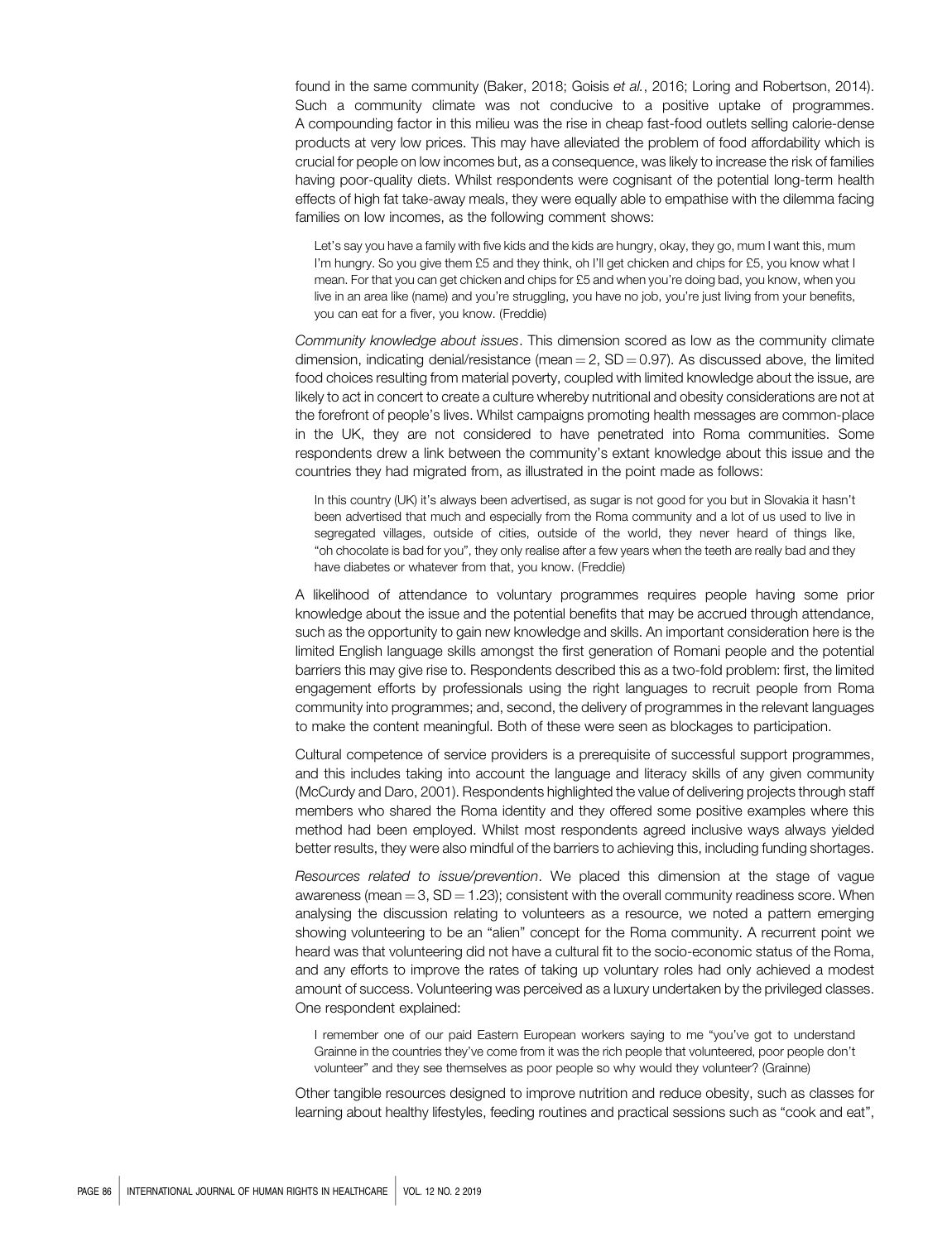were seen as important but access to them was bounded by the social and environmental circumstances facing this community. Long working hours, often in the unregulated economy, language barriers, insecure housing tenures and limited welfare benefit rights made it difficult for Roma families to think beyond their basic physiological needs. Enroling on health and social wellbeing courses, in such circumstances, did not feature as a priority. Some of the points raised in discussing this dimension were highly charged as three respondents argued that most of the programmes available in community centres and children centres are designed in ways that require the Roma community to fit the service and not the other way round, something which unwittingly resulted in their exclusion. If people were expected to participate, then this required some material change in their circumstances to enable their participation otherwise the expectation was misplaced. On this point, one of the respondents saw this as "history repeating itself" and drew a parallel between the current Roma community and the original diaspora of Pakistanis when they first arrived in Bradford during the 1960s. Tamara lamented:

I know how difficult that was, you know, and we haven't learnt anything from that, you know. We're doing the same thing again, we're trying to make a community conform to what we know is right without helping them along that journey of change from where they were. You know, we're trying to get them to jump from zero to five and just jump.

# Discussion

Our study has shown that efforts to address issues related to nutrition and obesity in the Roma community, when considered from the complex lens of the six dimensions of the CRM approach, are unlikely to be prioritised or embraced by the community. Efforts to tackle the issues were in place, but these were not compatible with the community's awareness about the issues or with the community climate. This creates a mismatch between community readiness and implementation efforts. An overall score of 3 suggests a vague form of awareness about the issue and therefore a limited imperative for any action.

In light of our findings on the Roma community, it seems appropriate to quote George Orwell (1937) from *The Road to Wigan Pier*, in which he argues that only the rich can indulge in healthy and wholesome food; the poor are instead forced to eat instant and tasty food. He goes on to say –"and the particular evil is this, that the less money you have, the less inclined you feel to spend it on wholesome food" (p. 88). Whilst these sentiments strongly resonate with our findings, one prominent change in the 80 years since Orwell's words were published can be found in the social distribution of obesity, "in the past the rich were fat and the poor were thin, but in the developed world these patterns are now reversed" (cited in Wilkinson and Pickett, 2010, p. 91). For the Roma, we can see how the expediency of eating on a low budget may take precedence over eating healthily which inevitably increases rates of obesity.

It is not only the widespread availability of cheap calorie-dense foods which can be implicated for rising rates of obesity and associated health problems; we saw how limited knowledge about the issues and awareness about the available efforts to tackle them play their part. The low scores attained in both of these dimensions necessitate community engagement approaches which improve awareness about what is offered and why it is important in a way that takes account of cultural and historical sensitivities, such as language needs and low levels of trust.

The designers of the CRM offer some guidance on actions to consider to improve a score of 3. They suggest a focus designed to "raise awareness that the community can do something" (Edwards *et al.*, 2000, p. 303). They then go on to list a number of strategies to achieve this aim. These can broadly be described as community engagement; for example, they suggest "present information at local community events" (p. 303), and "begin to initiate your own events" (p. 303).

In any attempts to raise awareness, language competencies must be seen as a crucial component to success as they act as both barriers and facilitators. A systematic review exploring the relative strengths of different types of community engagement approaches found supporting evidence for approaches which employ people from the target communities as conduits for engagement (Cyril *et al.*, 2015). This finding echoed with responses we heard and corresponds with the key findings in a systematic review completed by McFadden *et al.* (2018), which identifies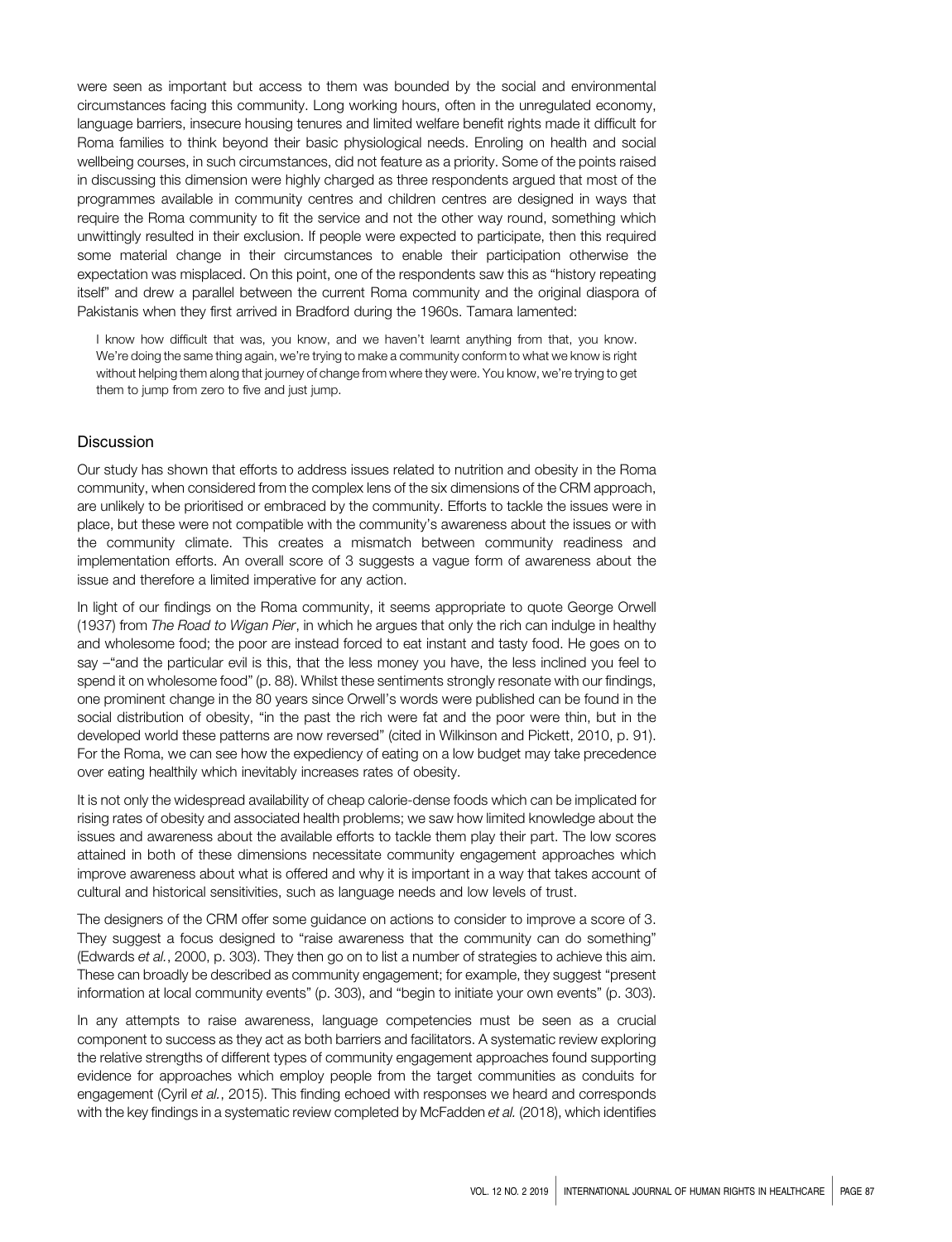a number of studies that favourably discuss the role of outreach workers to improve access to, and uptake of, services amongst Roma communities. To take just one example, a randomised control trial to reduce HIV and sexually-transmitted diseases amongst Roma men found a significant difference when they employed men from the Roma community to take forward the health messages (Kelly *et al.*, 2006).

Strong leadership is identified in the CRM as the key ingredient if a community is to move up from a score of 3 (vague awareness) towards 4 (pre-planning), and Edwards *et al.* (2000) stipulate that the community needs "identifiable and active and energetic leaders who are able to make decisions about what needs to be done and who will do it" (p. 299). Our research found, at a local level, this may not be compatible with how the Eastern European Roma communities operate. While leadership does not always necessitate membership of a group, the cautionary point raised by Cools *et al.* (2017) about the implication of leadership from outside is important:

A growing number of ("expert") actors make claims on behalf of the Roma, while the Roma themselves remain underrepresented in many key positions and platforms with little control over their public image. Cases have been described in which NGOs and social workers "colonise" needs interpretations on behalf of the Roma. (Cools *et al.*, 2017, p. 4)

Indeed, a limitation of the CRM research method is the focus on expert views. The paucity of reported Romani views in understanding barriers and facilitators for taking part in programmes presents a fertile area for research. Understanding and redressing, the absence of such voices could then consolidate the reliability of the CRM score and make more robust subsequent programme development plans. Though, it must be stressed that including these voices could only proceed after building a sufficient level of trust with the community.

The ontological conditions and social capacity issues of the Romani people who have recently migrated to the city where this research was conducted are similar to those who share this identity in other geographical neighbourhoods. It is therefore probable that the community readiness scores we have reached for nutrition and obesity may apply in other cities with Roma communities. However, caution must be exercised in generalising from our small study area, three wards in one UK city. Equally, we cannot generalise to say that the experience of other communities is likely to produce the same score as the Roma community even if they share similar characteristics and experiences.

# Conclusion

To our knowledge, this research is the first time the CRM toolkit has been applied to gauge levels of readiness in the Roma community for any issue. This model has proven useful across a number of dimensions as it lays the basis for identifying particular areas related to community readiness that need to be addressed in order to create compatibility between intervention efforts and the community's willingness to participate. The qualitative analysis of transcripts further augmented the finding by providing contextual information about the social, economic and political circumstances surrounding the numerical scores. Taken together, score and context can assist with formulating plans to improve levels of readiness in the Roma community for the issues of obesity and nutrition.

# **References**

Aboud, F., Huq, N.L., Larson, C.P. and Ottisova, L. (2010), "An assessment of community readiness for HIV/ AIDS preventive interventions in rural Bangladesh", *Social Science & Medicine*, Vol. 70 No. 3, pp. 360-7.

Baker, C. (2018), *Obesity Statistics, National Obesity Observatory*, House of Commons Library.

Cools, P., Leggio, D.V., Matras, Y. and Oosterlynck, S. (2017), " 'Parity of participation' and the politics of needs interpretation: engagement with Roma Migrants in Manchester", *Journal of Social Policy*, Vol. 47 No. 2, pp. 1-18.

Cviklova, L. (2015), "Direct and indirect racial discrimination of Roma people in Bulgaria, the Czech Republic and the Russian Federation", *Ethnic and Racial Studies*, Vol. 38 No. 12, pp. 2140-55.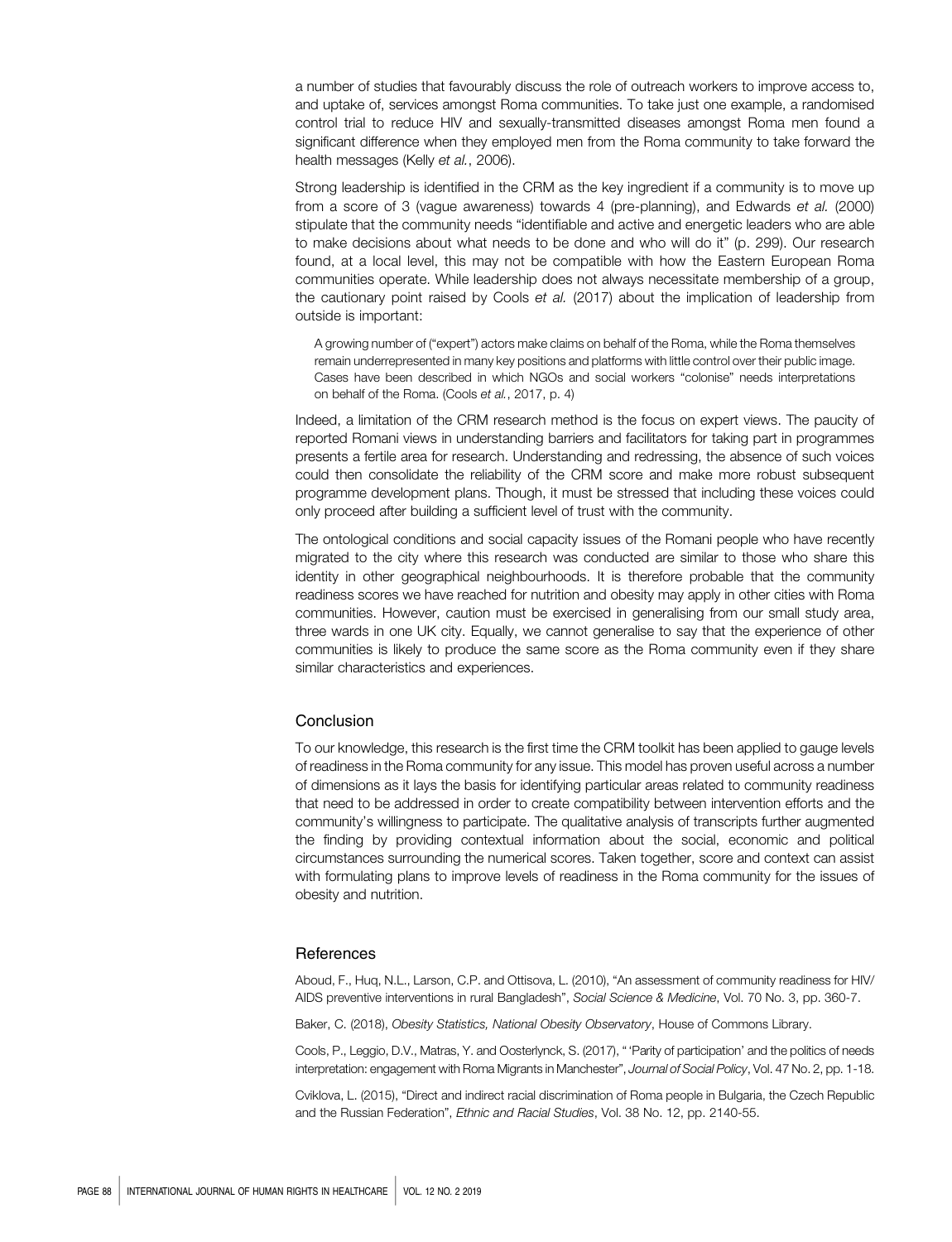Cyril, S., Smith, B.J., Possamai-Inesedy, A. and Renzaho, A.M.N. (2015), "Exploring the role of community engagement in improving the health of disadvantaged populations: a systematic review", *Global Health Action*, Vol. 8 No. 29842, pp. 1-12.

Department of Health (2011), *Healthy Lives, Healthy People: A Call to Action on Obesity in England (Policy Gateway No. 16166)*, HM Government, London.

Dickerson, J., Bird, P.K., Mceachan, R.R.C., Pickett, K.E., Waiblinger, D., Uphoff, E., Mason, D., Bryant, M., Bywater, T., Bowyer-Crane, C., Sahota, P., Small, N., Howell, M., Thornton, G., Astin, M., Lawlor, D.A. and Wright, J. (2016), "Born in Bradford's better start: an experimental birth cohort study to evaluate the impact of early life interventions", *BMC Public Health*, Vol. 16 No. 711, pp. 1-14.

Edwards, R.W., Jumper-thurman, P., Plested, B.A., Oetting, E.R. and Swanson, L. (2000), "Community readiness: research to practice", *Journal of Community Psychology*, Vol. 28 No. 3, pp. 291-307.

European Commission (2014), "Roma health report: health status of the Roma population", Data Collection in the Member States of the European Union.

FRA (2012), "European agency for fundamental rights", The Situation of Roma in 11 EU Member States, Survey Results at a Glance, European Commission.

Gehring, J. (2013), "Freemovement for some: the treatment of the Roma after the European Union's Eastern Expansion", *European Journal of Migration and Law*, Vol. 15 No. 28, pp. 7-28.

Goisis, A., Sacker, A. and Kelly, Y. (2016), "Why are poorer children at higher risk of obesity and overweight? A UK cohort study", *European Journal of Public Health*, Vol. 26 No. 1, pp. 7-13.

Han, M. (2003), "Community readiness: a promising tool for domestic violence prevention programs in the Korean community", *Journal of Community Practice*, Vol. 11 No. 3, pp. 55-69.

Huang, T.T., Drewnosksi, A., Kumanyika, S. and Glass, T.A. (2009), "A systems-oriented multilevel framework for addressing obesity in the 21st century", *Preventing Chronic Disease*, Vol. 6 No. 3, p. A82.

Ingold, K. (2014), "Needs assessment Bradford District's Central and Eastern European Communitie", City of Bradford Metropolitan District Council Public Health Department, October.

Kelly, J.A., Amirkhanian, Y.A., Kabakchieva, E., Vassileva, S., Vassilev, B., McAuliffe, T.L., DiFranceisco, W.J., Antonova, R., Petrova, E., Vassilev, B., Khoursine, R.A. and Dimitrov, B. (2006), "Prevention of HIV and sexually transmitted diseases in high risk social networks of young Roma (Gypsy) men in Bulgaria: randomised controlled trial", *BMJ*, Vol. 333 No. 7578, p. 1098.

Kesten, J.M., Griffiths, P.L. and Cameron, N. (2015), "A critical discussion of the community readiness model using a case study of childhood obesity prevention in England", *Health & Social Care in the Community*, Vol. 23 No. 3, pp. 262-71.

Loring, B. and Robertson, A. (2014), *Obesity and Inequities: Guidance for Addressing Inequities in Overweight and Obesity*, World Health Organization.

McCurdy, K. and Daro, D. (2001), "Parent involvement in family support programs: an integrated theory", *Family Relations*, Vol. 50 No. 2, pp. 113-21.

McFadden, A., Siebelt, L., Gavine, A., Atkin, K., Bell, K., Innes, N., Jones, H., Jackson, C., Haggi, H. and MacGillivray, S. (2018), "Gypsy, Roma and Traveller access to and engagement with health services: a systematic review", *European Journal of Public Health*, Vol. 28 No. 1, pp. 74-81.

Macintyre, S. (2003), "Evidence based policy making", *British Medical Journal*, Vol. 326 No. 7379, pp. 5-6.

Marmot, M. (2012), "The Marmot review: fair society, healthy lives", Strategic Review of Health Inequalities in England Post-2010.

Matras, Y. (2000), "Romani migrations in the post-communist era: their historical and political significance", *Cambridge Review of International Affairs*, Vol. 13 No. 2, pp. 32-50.

Orwell, G. (1937), *The Road to Wigan Pier*, Penguin Books.

Pearson, H. (2016), *The Life Project*, Penguin Books.

Pilgrim, D. and Rogers, A. (1999), *A Sociology of Mental Health and Illness*, Open University Press.

Plested, B.A., Edwards, R.W. and jumper-Therman, P. (2006), *Community Readiness: a Handbook for Successful Change*, Tri-ethnic Centre for Prevention Research.